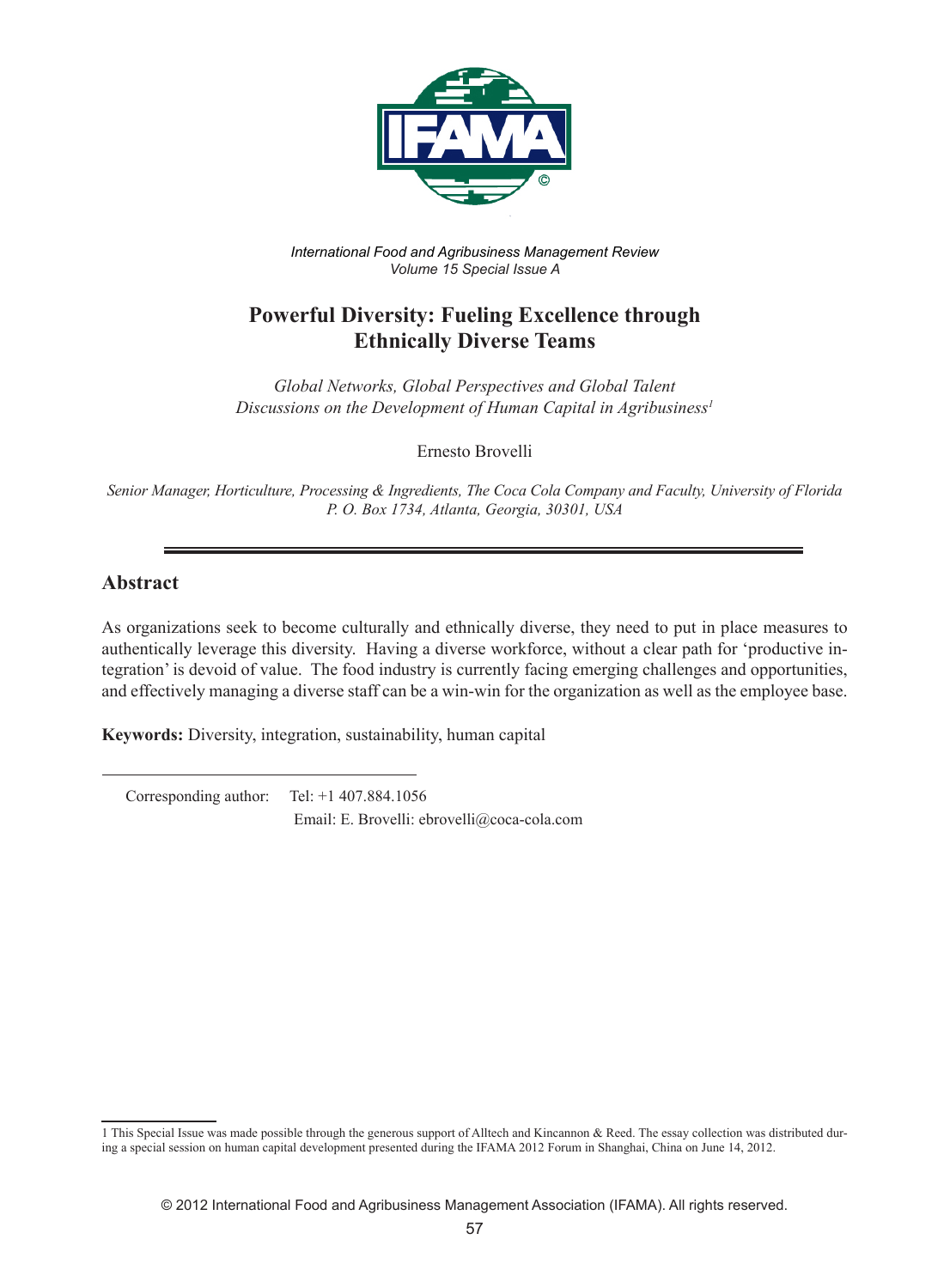*"Every view of the world that becomes extinct, every culture that disappears, diminishes a possibility of life."* 

### *Octavio Paz*

Much has been written about how the employee base of an organization is its most valuable asset. Attracting and retaining talent is, without a doubt, embedded into the discourse of most employers today. At the same time, workforce diversity also appears to be a highly desirable trait, one by which organizations are measured and tracked.

As organizations become more global, having an ethnically diverse staff is much more a reality than an aspiration. With the geographic expansion experienced by these companies, hiring local talent has become mainstream. Furthermore, in geographically complex supply chains, the intricate relationships between actors are bound to represent a few nations, if not continents. Not only is the corporate world witnessing these changes, but leading educational institutions are opening up campuses beyond their home countries. At the same time, they are in search of students willing and able to stretch the geographic boundaries of their educational paths.

In this globalized environment, ethnic diversity is bound to occur in most organizations. The issue at stake, however, is how to truly maximize the value of an ethnically diverse force and, at the same time, foster opportunities for integration and advancement.

# **Come and Teach Me**

What does an ethnically-diverse staff bring to an organization? This question cannot be answered without recognizing the meaning of human capital, which refers to the skills, knowledge, and experience held by an individual or population.

Where we were born and grew up greatly influences our 'assets' in reference to the meaningful contributions we make as human capital. It goes beyond the extent of this paper to lay out the elements that influence and shape the culture of societies; it suffices to say, for instance, that access *(or lack of)* to certain resources during the formative years, will greatly mold cultural patterns in a way that can be positive to human capital.

Human capital is much more than one's ability to merely 'do things or carry out activities;' it is about how we do them, when we do them, why we do them, with whom we do them—and many other considerations that transcend the job at hand.

Realizing the value of an ethnically-diverse workforce will precisely focus on these considerations. It is clear that organizations seek to drive excellence in performance. Excellence in performance, however, is not the output of our work only, but the novelty and workmanship of our work, the time and resources that went into producing our work, the networks that were created as a result of our work, and the by-products of our work, etc. When ethnically-diverse staff are effectively integrated into an organization, their assets are leveraged so that excellence in performance can be achieved in a *truly holistic way.* In reality, we are maximizing the value of individual strengths ranging all the way from scientific or technical contributions, alternative social circles, and often unrecognized, a different way of solving problems.

Understanding and appreciating ethnic differences in the workplace and leveraging these for everyone's benefit is not totally devoid of difficulties. Obvious obstacles to integration will stem from difficulties in assimilating. With more emphasis placed on interpersonal communications within organizations, it is clear that language and even behavioral differences can affect a genuine, productive interaction among players. Something as simple as gestures or word choices can be misconstrued, and therefore, empathic listening becomes critical.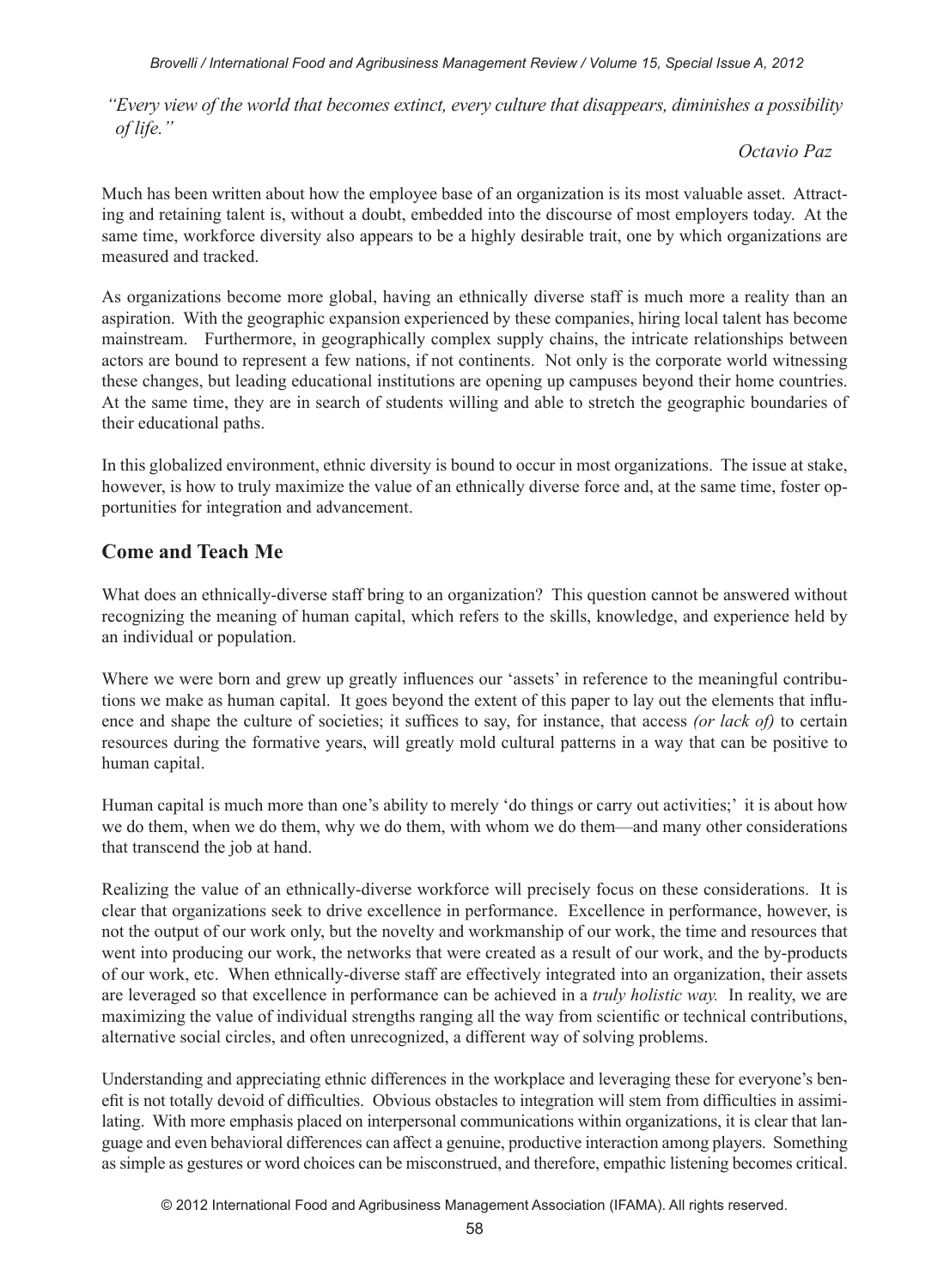Also, as organizations become more ethnically diverse, tension within teams may surface. When the roots of dissent are properly understood, however, we will gain clarity on the various positions so that we can more effectively deal with an issue.

Integration does *not* imply setting aside differences in skills, knowledge, and experience, but quite the opposite. It implies recognizing that differences are likely to occur and it is to everyone's benefit to leverage them. There will be teachers who will become learners, and learners who will become teachers. Fullfledged integration will have everyone doing what they do best.

# **Where Do We Start?**

There is no repository of practices that address this issue at work. I would like to offer some examples of where I think the employer and the employee can achieve a win-win situation.

#### *Attract Diverse Talent*

Argentina is a country of immigrants and diversity is embedded in the work force, to different degrees depending on the sector. Leadership in the agribusiness sector could actually benefit from greater national diversity. While I was serving as a consultant for a produce exporter during the early 1990s, it was recognized that although Argentina's human capital was very capable of leading agricultural operations dealing with extensive crops or cattle, experience in the postharvest management of horticultural crops for export markets was limited. Chile, on the other hand, had a great talent pool in this area. The company I was working for expanded its search for talent to Argentina's neighboring country and attracted a very qualified individual who was a significant contributor in this start-up operation.

Be responsive to career pathing: Career plans, by which employees cite their evolving skills and career aspirations, are an accepted practice in most companies today. However, failure to reassess these plans as employees develop history within an organization may lead to static plans where neither the employee nor the employer benefit. Since for many foreign born individuals, it is often more challenging to make their voices heard when working abroad, career plans can constitute an effective way of communicating between the employer and the employee. There are many examples of beneficial career overhauls resulting from a careful examination of an employee's career path. Being attuned to career pathing, allowed an employer to discover hidden talent in a senior process engineer, who grew up and studied in China, but had extensive business experience in the US, to become a successful business liaison between the headquarters and their China business unit.

Create an inspiring culture: Hiring diversity to merely meet a quota is not the best use of a diverse workforce. As teams become diverse and all successful players are recognized for their varied contributions, we are creating a replicable model for the organization; one that confronts employees with the many demands of the changing global landscape, but at the same time highlights and recognizes success broadly.

# **What Does This Mean For The Food Industry?**

No movements have been more infectious within the food industry than the concept of health and wellness, along with the concept of sustainability. Let us ground our discussion and see how an ethnically-diverse staff can provide a transformational value to both health and wellness as well as to the sustainability proposition.

The concept of health and wellness in the food industry is rooted in the notion that what we eat can contribute to our general well-being. That is the premise behind nutraceuticals, a term coined to represent the nutritional as well as therapeutic aspects of foods. While the term is new, the concept is not. Ancient cultures in China, India, the Middle East and the Americas (to name a few) have relied on herbal preparations for centuries for the treatment and prevention of diseases. Understanding the traditional use of plants for vari-

© 2012 International Food and Agribusiness Management Association (IFAMA). All rights reserved.